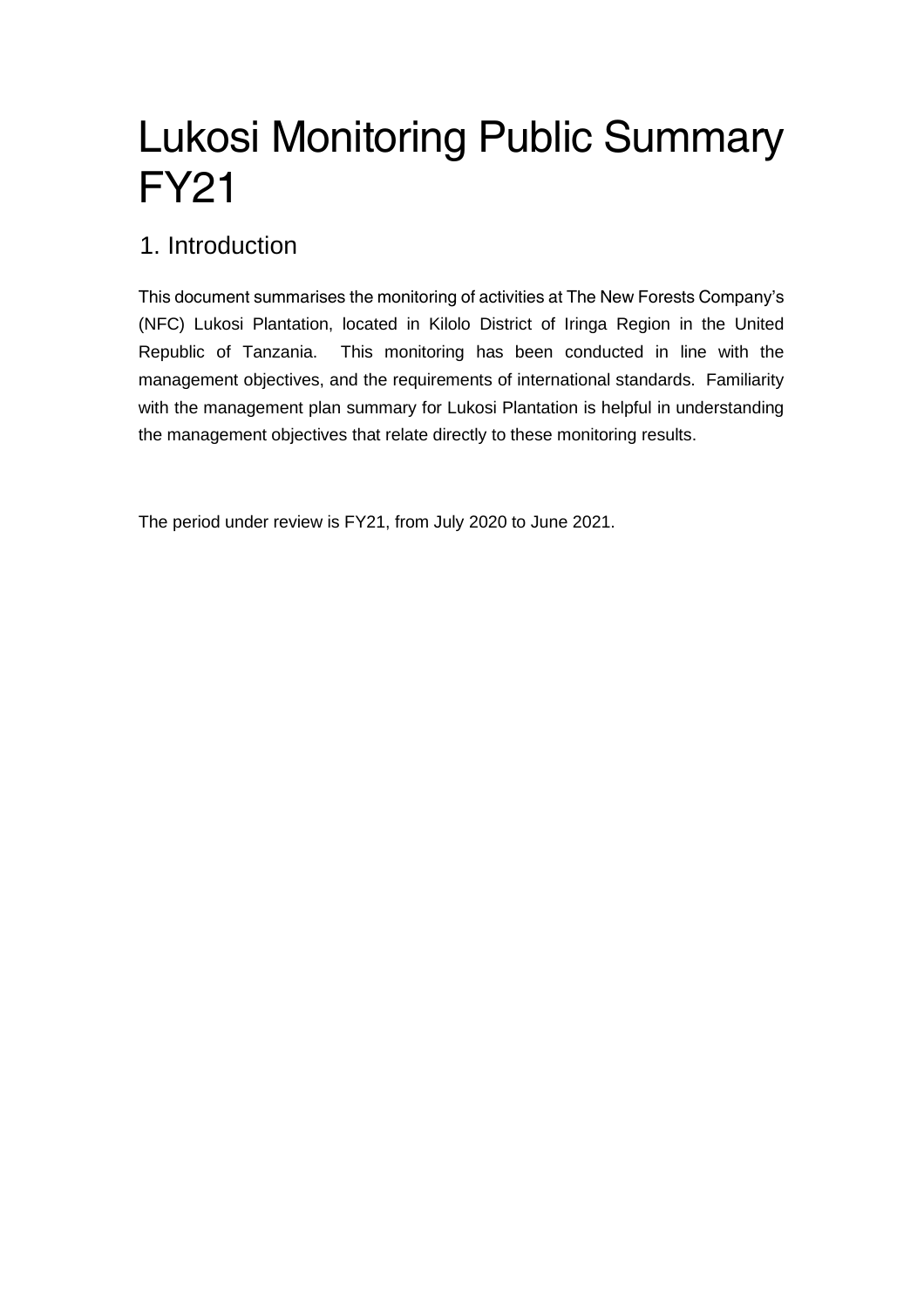

*Map 1: Lukosi Plantation*

# 2. Employment

Our people are important to us. Lukosi employed on average 96 people over the period under review. Of these, 48 were own labour and management, and 48 were contracted. About 32% of all workers were women, an improvement from the previous year where around 27% and the year before where 18% were women. Approximately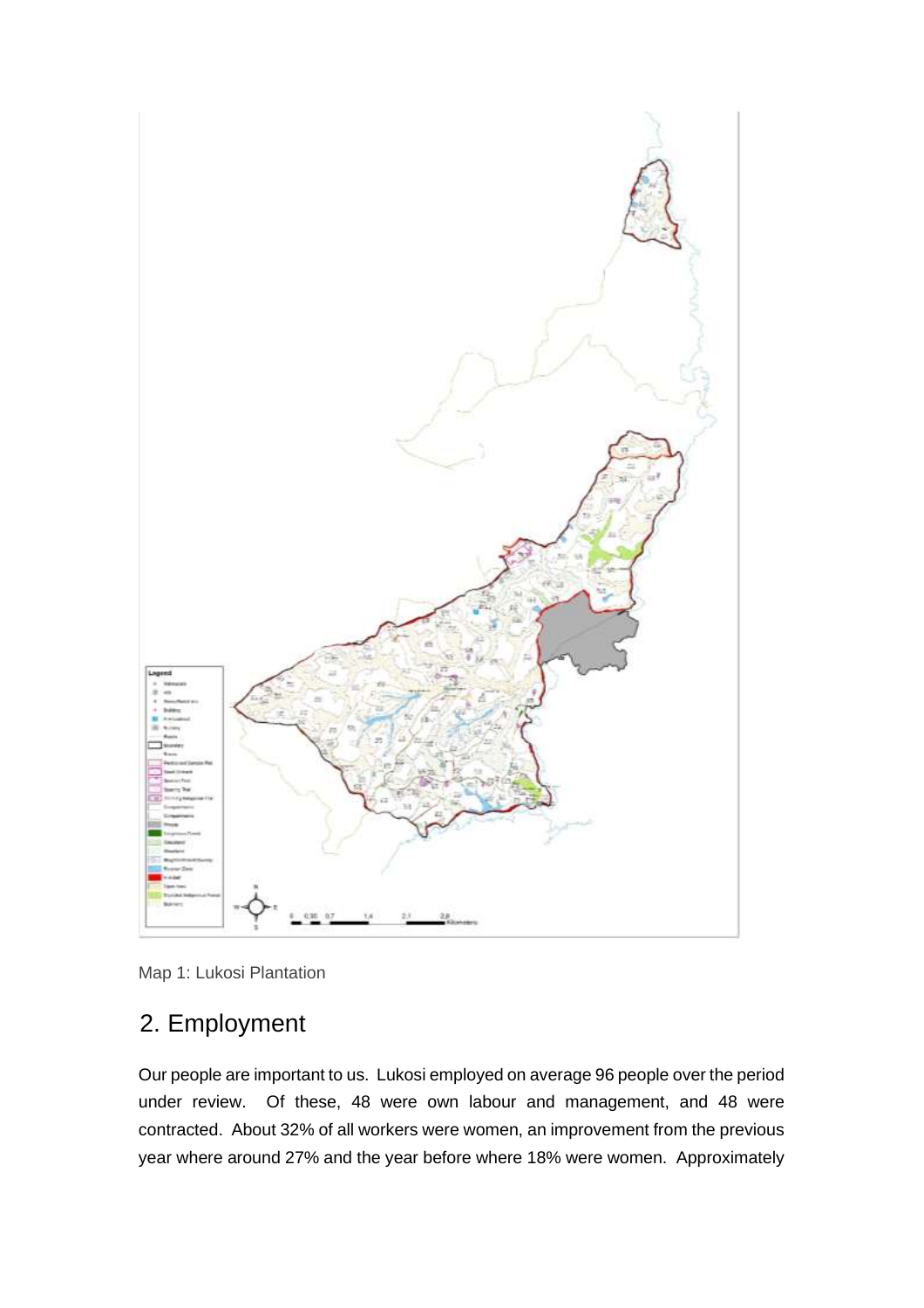97% of all workers are sourced within 30km of the boundaries of Lukosi Plantation, an increase from 96% the previous year and 92% the year before.

The second half of the year saw a downturn in the number of contract workers that significantly impacted the total number of female workers downwards.



*Chart 1: Labour statistics, gender and locality*

# 3. Environmental Impacts

As a triple bottom line business, our positive impact on the environment is an important part of our ethos.

#### 3.1. The results of regeneration activities (Criterion 10.1)

For the third consecutive year, the temporary unplanted area (TUP) of Lukosi is 0ha. Accordingly, there were no establishment activities during this period. We look forward to a change in this once harvesting is in full swing.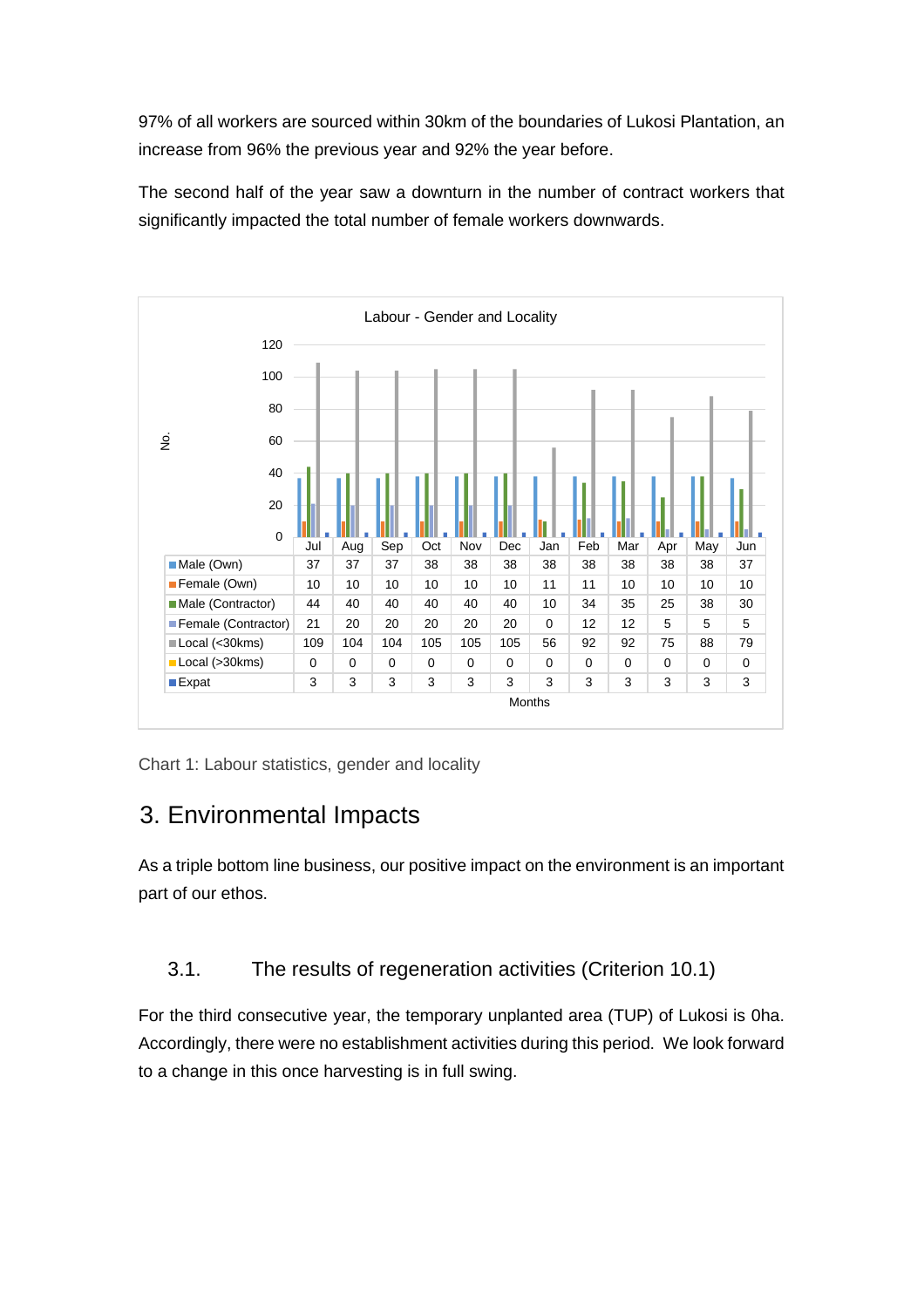| 1<br>0.9                                 |             | the control of the control of the control of the control of the control of the control of the control of the control of the control of the control of the control of the control of the control of the control of the control |             |          |                                                                                                                                                                                                                               |          |               |           |          |          |                                                                                                                       |          |
|------------------------------------------|-------------|-------------------------------------------------------------------------------------------------------------------------------------------------------------------------------------------------------------------------------|-------------|----------|-------------------------------------------------------------------------------------------------------------------------------------------------------------------------------------------------------------------------------|----------|---------------|-----------|----------|----------|-----------------------------------------------------------------------------------------------------------------------|----------|
| 0.8                                      |             |                                                                                                                                                                                                                               |             |          |                                                                                                                                                                                                                               |          |               |           |          |          | and the control of the control of the control of the control of the control of the control of the control of the      |          |
| 0.7                                      |             | and the control of the control of the control of the control of the control of the control of the control of the                                                                                                              |             |          |                                                                                                                                                                                                                               |          |               |           |          |          |                                                                                                                       |          |
| 0.6                                      |             | the control of the control of the control of the control of the control of the control of the control of the control of the control of the control of the control of the control of the control of the control of the control |             |          |                                                                                                                                                                                                                               |          |               |           |          |          |                                                                                                                       |          |
| 0.5                                      |             |                                                                                                                                                                                                                               |             |          |                                                                                                                                                                                                                               |          |               |           |          |          | and the control of the control of the control of the control of the control of the control of the control of the      |          |
| 0.4                                      |             |                                                                                                                                                                                                                               |             |          |                                                                                                                                                                                                                               |          |               |           |          |          | <u> 1989 - Johann Stein, marwolaethau a bhann an chomhair an chomhair an chomhair an chomhair an chomhair an chom</u> |          |
| 0.3                                      |             |                                                                                                                                                                                                                               |             |          |                                                                                                                                                                                                                               |          |               |           |          |          | <u> 1989 - Jan Salaman Salaman (j. 1989)</u>                                                                          |          |
| 0.2                                      |             |                                                                                                                                                                                                                               |             |          |                                                                                                                                                                                                                               |          |               |           |          |          |                                                                                                                       |          |
| 0.1                                      |             |                                                                                                                                                                                                                               |             |          | the control of the control of the control of the control of the control of the control of the control of the control of the control of the control of the control of the control of the control of the control of the control |          |               |           |          |          |                                                                                                                       |          |
| $\mathbf 0$                              | Jul         | Aug                                                                                                                                                                                                                           | Sep         |          | Oct   Nov                                                                                                                                                                                                                     | Dec      |               | $Jan$ Feb | Mar      |          | Apr May                                                                                                               | Jun      |
| <b>TUP</b>                               | $\Omega$    | $\Omega$                                                                                                                                                                                                                      | $\Omega$    | $\Omega$ | $\Omega$                                                                                                                                                                                                                      | $\Omega$ | $\Omega$      | $\Omega$  | $\Omega$ | $\Omega$ | $\Omega$                                                                                                              | $\Omega$ |
| Total establishment                      | $\Omega$    | $\Omega$                                                                                                                                                                                                                      | $\Omega$    | $\Omega$ | $\Omega$                                                                                                                                                                                                                      | $\Omega$ | $\Omega$      | $\Omega$  | $\Omega$ | $\Omega$ | $\Omega$                                                                                                              | $\Omega$ |
| Planted - Replanting Clearfell<br>Area   | $\mathbf 0$ | $\mathbf 0$                                                                                                                                                                                                                   | $\Omega$    | $\Omega$ | $\Omega$                                                                                                                                                                                                                      | $\Omega$ | $\Omega$      | 0         | $\Omega$ | $\Omega$ | $\Omega$                                                                                                              | $\Omega$ |
| Planted - Crop Fail Area                 | $\Omega$    | $\Omega$                                                                                                                                                                                                                      | $\Omega$    | $\Omega$ | $\Omega$                                                                                                                                                                                                                      | $\Omega$ | $\Omega$      | $\Omega$  | $\Omega$ | $\Omega$ | $\Omega$                                                                                                              | $\Omega$ |
| Planted - New Area                       | $\Omega$    | $\Omega$                                                                                                                                                                                                                      | $\Omega$    | $\Omega$ | $\Omega$                                                                                                                                                                                                                      | $\Omega$ | $\Omega$      | $\Omega$  | $\Omega$ | $\Omega$ | $\Omega$                                                                                                              | $\Omega$ |
| 30 day survival counts (av %)            | $\Omega$    | $\Omega$                                                                                                                                                                                                                      | $\Omega$    | $\Omega$ | $\Omega$                                                                                                                                                                                                                      | $\Omega$ | $\Omega$      | $\Omega$  | $\Omega$ | $\Omega$ | $\Omega$                                                                                                              | $\Omega$ |
| 90 day survival counts - euc (av<br>%    | $\Omega$    | $\Omega$                                                                                                                                                                                                                      | $\Omega$    | $\Omega$ | $\Omega$                                                                                                                                                                                                                      | $\Omega$ | $\Omega$      | $\Omega$  | $\Omega$ | $\Omega$ | $\Omega$                                                                                                              | $\Omega$ |
| -180 day survival count - pine<br>(av %) | $\Omega$    | $\Omega$                                                                                                                                                                                                                      | $\Omega$    | $\Omega$ | $\Omega$                                                                                                                                                                                                                      | $\Omega$ | $\Omega$      | $\Omega$  | $\Omega$ | $\Omega$ | $\Omega$                                                                                                              | $\Omega$ |
| -1 year survival count - all (av<br>%    | $\Omega$    | $\Omega$                                                                                                                                                                                                                      | $\mathbf 0$ | $\Omega$ | $\Omega$                                                                                                                                                                                                                      | $\Omega$ | $\Omega$      | $\Omega$  | $\Omega$ | $\Omega$ | $\Omega$                                                                                                              | $\Omega$ |
|                                          |             |                                                                                                                                                                                                                               |             |          |                                                                                                                                                                                                                               |          | <b>Months</b> |           |          |          |                                                                                                                       |          |

*Chart 2: Establishment activities*

3.2. The use of ecologically well adapted species for regeneration (Criterion 10.2)

In line with The New Forests Company's requirements, only *Eucalyptus* and *Pinus* species are planted. There is an established history of the ecological suitability of these species in the Southern Highlands of Tanzania, as these species have been planted on government and private plantations for decades after research showed them to be suitable.

3.3. Invasiveness or other adverse impacts associated with any alien species within and outside the Management Unit (Criterion 10.3)

There are currently no significant recorded invasive or other adverse impacts associated with the species planted on NFC plantations. *Pinus patula* has had some invasive impacts and is managed through removal where these impacts are observed.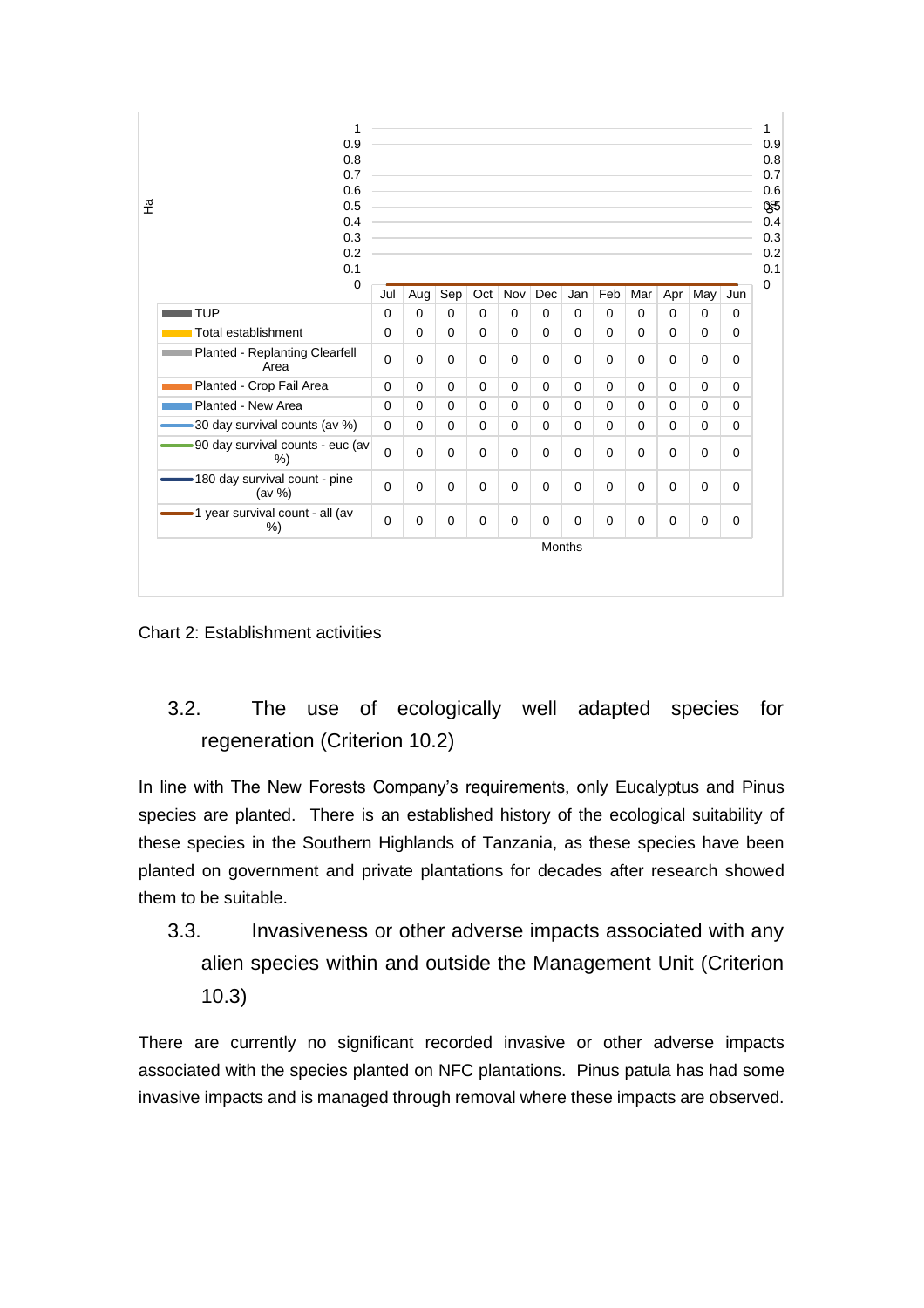#### 3.4. The results of silvicultural activities (Criterion 10.5)

As there was no establishment, there was no year one weeding, as was the case in the previous 2 years. Other weedings to bring the plantation into a maintenance phase were successfully scheduled and completed.



*Chart 3: Weeding Planned vs Actual*

## 3.5. Adverse impacts to environmental values from fertilizers (Criterion 10.6)

Fertilisers are not in use for the period under review, as was the case for the previous years.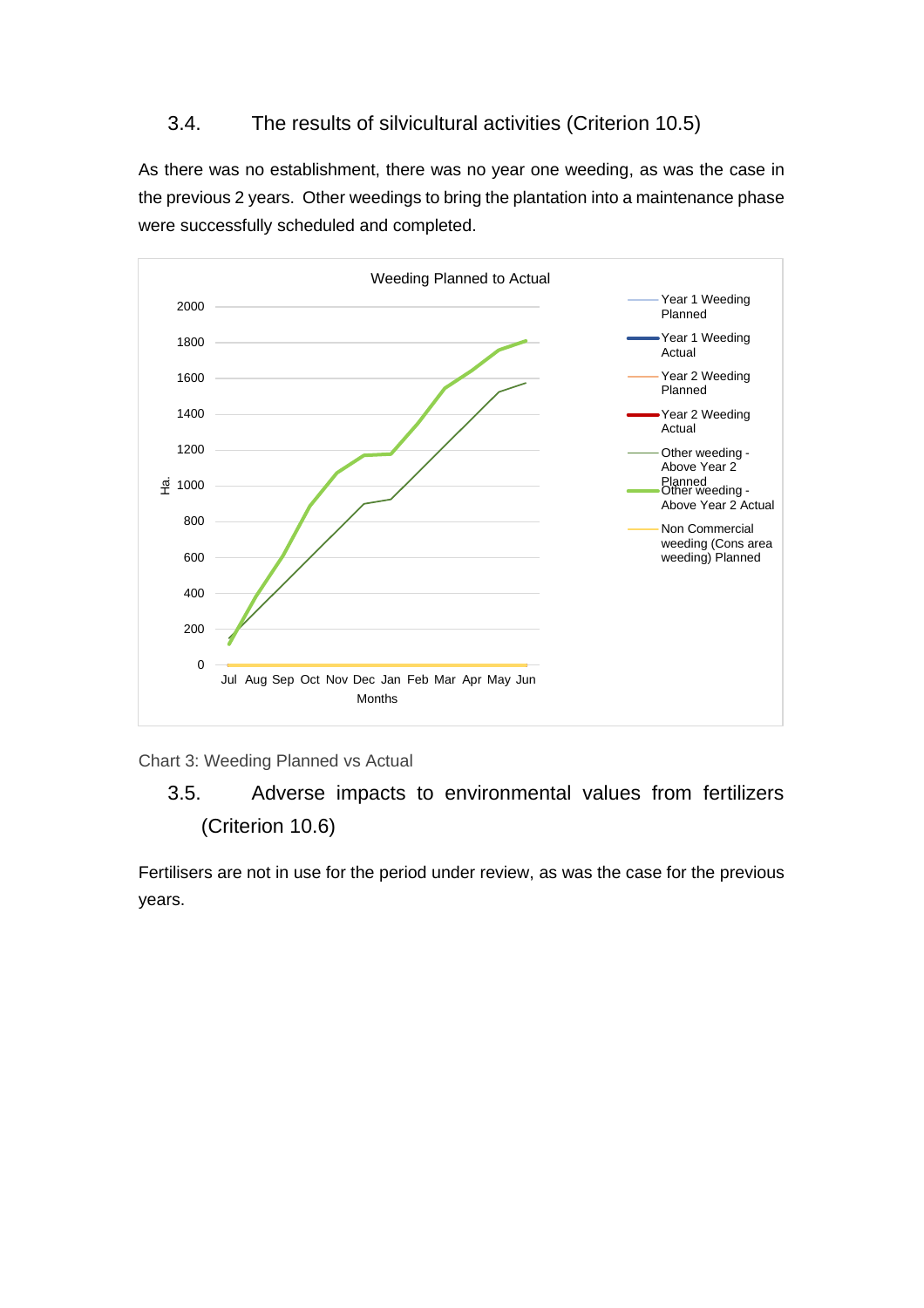

*Chart 4: Glyphosate usage and application rates*

Glyphosate, a herbicide, was applied on plantation in line with company policies and procedures, which meet certification requirements. This year we used 88% of last years' usage which was 66% of the volume used the previous year. It is important to understand that as planting re-commences in the future, the usage of this herbicide may increase commensurate with the size of the planting programme.

Progress towards meeting the revised FSC<sup>™</sup> Pesticide Policy is being made, though work on the social part of the environmental and social risk assessment is incomplete for the period of this report. Negative impacts are yet to be recorded.

3.7. Adverse impacts from the use of biological control agents (Criterion 10.8)

Biological control agents were not used in the period under review, as was the case for the previous two years.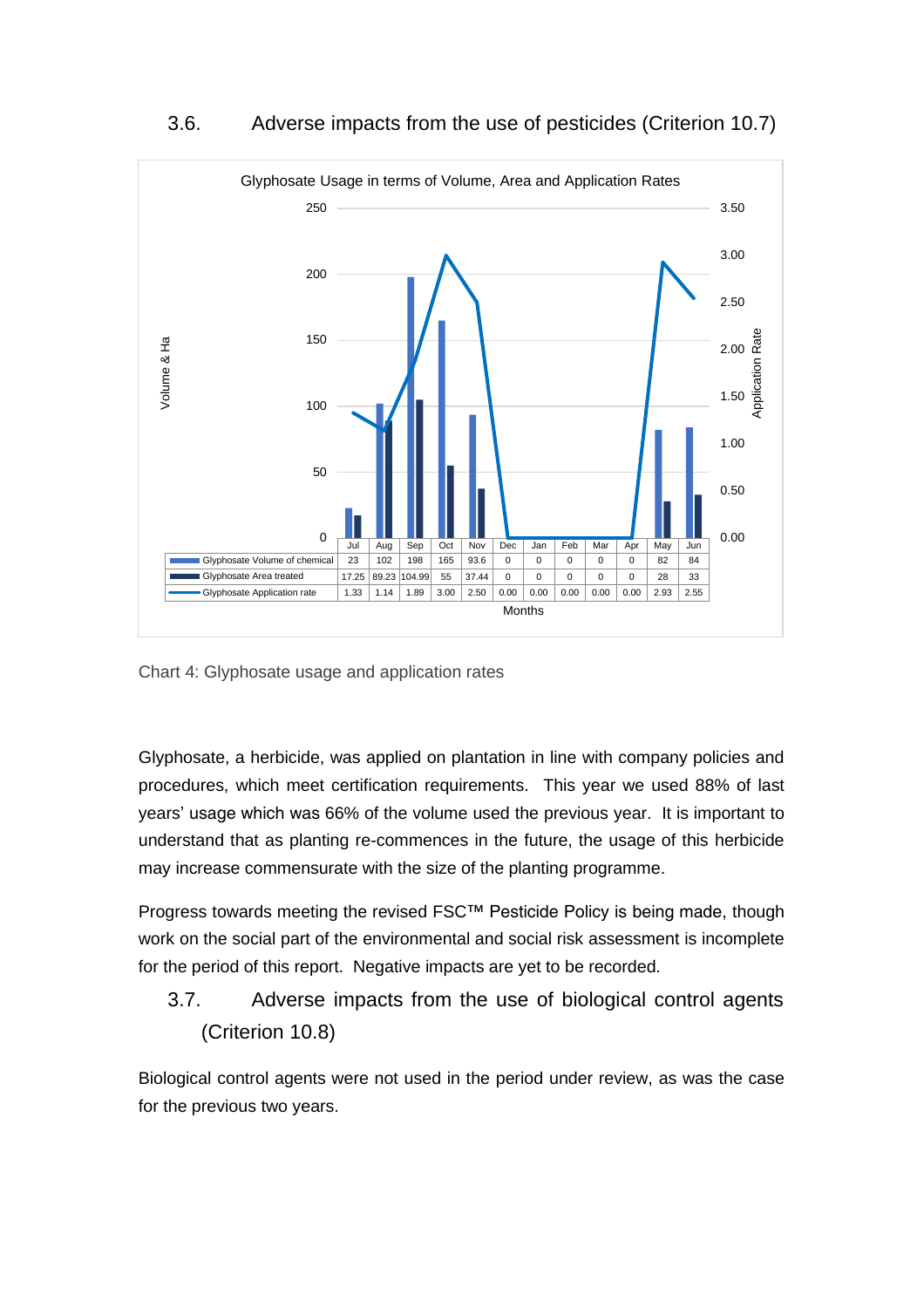#### 3.8. The impacts from natural hazards (Criterion 10.9)

There were no natural hazards observed or reported at Lukosi in the period under review. The most prevalent natural hazard in the Southern Highlands of Tanzania are landslides, the likelihood and impacts of these are reduced by our core activity of tree planting.

3.9. The impacts of infrastructural development, transport activities and silviculture to rare and threatened species, habitats, ecosystems, landscape values water and soils (Criterion 10.10)

The company did not observe impacts in this regard, neither were there any reports or complaints from stakeholders of this nature. Conservation areas have been set aside that have habitats for rare, threatened and endangered species, such as *Dissotis arborescens*. Monitoring of these sites are scheduled for 2024.

3.10. The impacts of harvesting and extraction of timber on nontimber forest products, environmental values, merchantable wood waste and other products and services (Criterion 10.11)

Harvesting started slowly this year, with the company's pole plant at Iringa as the sole customer for now. As was the case last year, thinning has also been carried out, this being thinning to waste. There are a few customers that have taken some of the thinned material where it met their needs, though this was not much and was all hand extraction. Negative impacts associated with these activities were not reported, though activities to mitigate potential negative impacts were implemented such as spreading harvesting debris in skid trails and measures to reduce potential erosion.

About 5000 poles were harvested from Lukosi.

There have been no impacts on non-timber forest products and environmental values from the thinning.

3.11. Environmentally appropriate disposal of waste materials (Criterion 10.12)

As was the case in the previous year, all waste has been disposed of in line with legal requirements, and as specified in the company's policies and procedures. Negative impacts related to this were not observed, and there have been no reports or complaints from stakeholders in this regard.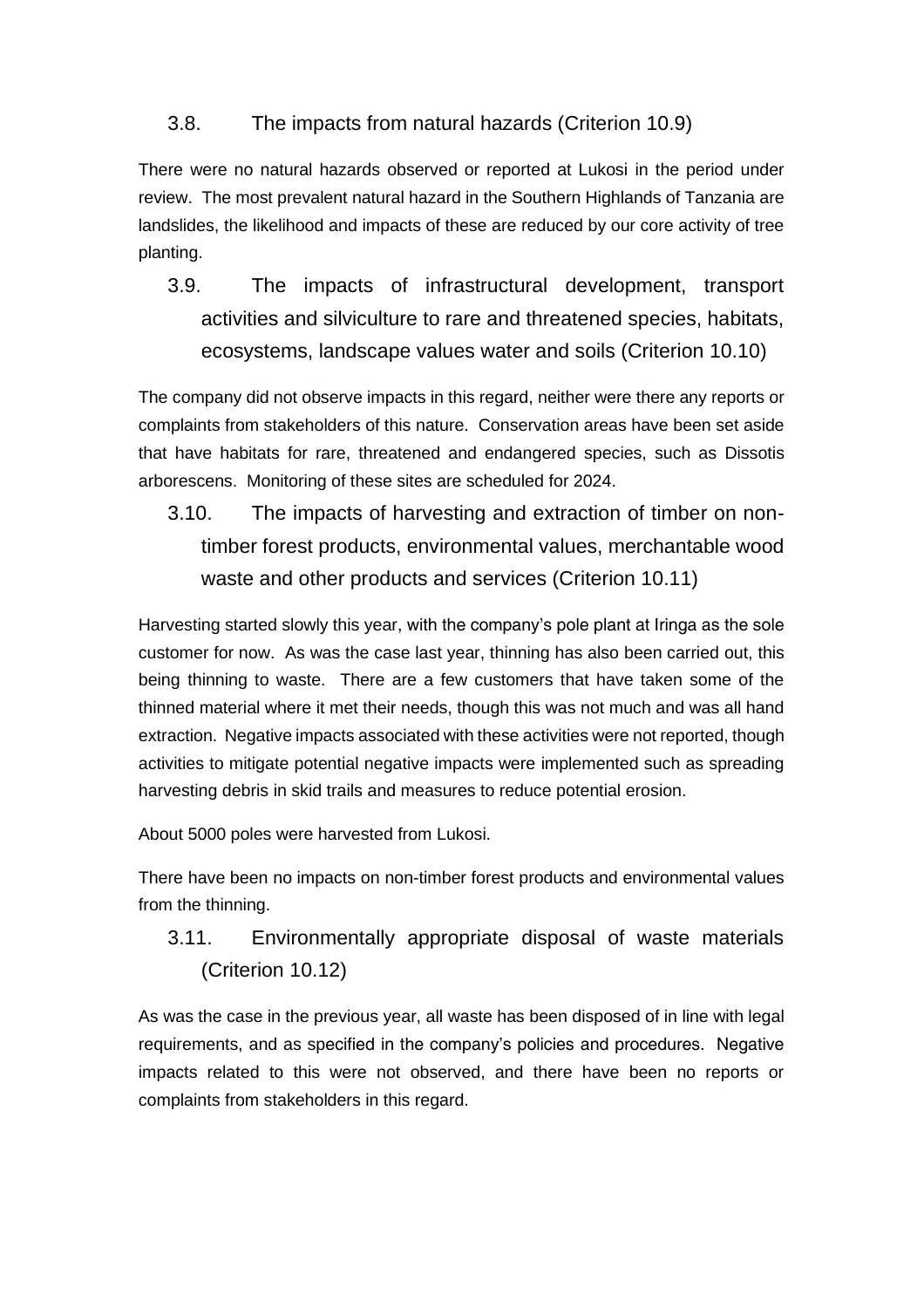## 4. Social Impacts

#### 4.1. Evidence of illegal or unauthorized activities (Criterion 1.4)

Monitoring for illegal activities is carried out on an ongoing basis on the plantation. There were no reports of illegal activity in the period under review.

| 1                                         |             |          |          |          |          |                                                                                                                                                                                                                               |          |          |          |          |          |                 |
|-------------------------------------------|-------------|----------|----------|----------|----------|-------------------------------------------------------------------------------------------------------------------------------------------------------------------------------------------------------------------------------|----------|----------|----------|----------|----------|-----------------|
| 0.9                                       |             |          |          |          |          |                                                                                                                                                                                                                               |          |          |          |          |          |                 |
| 0.8                                       |             |          |          |          |          | and the control of the control of the control of the control of the control of                                                                                                                                                |          |          |          |          |          |                 |
| 0.7                                       |             |          |          |          |          | <u> 1989 - Johann Stein, marwolaethau a bhann an t-Amhain ann an t-Amhain an t-Amhain an t-Amhain an t-Amhain an </u>                                                                                                         |          |          |          |          |          |                 |
| 0.6                                       |             |          |          |          |          | <u> Alexandro de la contrada de la contrada de la contrada de la contrada de la contrada de la contrada de la co</u>                                                                                                          |          |          |          |          |          |                 |
| ż<br>0.5                                  |             |          |          |          |          | the control of the control of the control of the control of the control of the control of the control of the control of the control of the control of the control of the control of the control of the control of the control |          |          |          |          |          |                 |
| 0.4                                       |             |          |          |          |          |                                                                                                                                                                                                                               |          |          |          |          |          |                 |
| 0.3                                       |             |          |          |          |          |                                                                                                                                                                                                                               |          |          |          |          |          |                 |
| 0.2                                       |             |          |          |          |          |                                                                                                                                                                                                                               |          |          |          |          |          |                 |
| 0.1                                       |             |          |          |          |          |                                                                                                                                                                                                                               |          |          |          |          |          |                 |
|                                           |             |          |          |          |          |                                                                                                                                                                                                                               |          |          |          |          |          |                 |
| 0                                         | Jul         | Aug      | Sep      | Oct      | Nov      | Dec                                                                                                                                                                                                                           | Jan      | Feb      | Mar      | Apr      | May      |                 |
| $\blacksquare$ Grazing                    | $\Omega$    | $\Omega$ | $\Omega$ | $\Omega$ | $\Omega$ | $\Omega$                                                                                                                                                                                                                      | $\Omega$ | $\Omega$ | $\Omega$ | $\Omega$ | $\Omega$ | $\Omega$        |
| <b>Cultivation</b>                        | $\Omega$    | $\Omega$ | $\Omega$ | $\Omega$ | $\Omega$ | $\Omega$                                                                                                                                                                                                                      | $\Omega$ | $\Omega$ | $\Omega$ | $\Omega$ | $\Omega$ | $\Omega$        |
| ■ Hunting                                 | $\Omega$    | $\Omega$ | $\Omega$ | $\Omega$ | $\Omega$ | $\Omega$                                                                                                                                                                                                                      | $\Omega$ | $\Omega$ | $\Omega$ | $\Omega$ | $\Omega$ | $\Omega$        |
| ■ Snaring                                 | $\Omega$    | $\Omega$ | $\Omega$ | $\Omega$ | $\Omega$ | $\Omega$                                                                                                                                                                                                                      | $\Omega$ | $\Omega$ | $\Omega$ | $\Omega$ | $\Omega$ | Jun<br>$\Omega$ |
| Timber theft                              | $\Omega$    | $\Omega$ | $\Omega$ | $\Omega$ | $\Omega$ | $\Omega$                                                                                                                                                                                                                      | $\Omega$ | $\Omega$ | $\Omega$ | $\Omega$ | $\Omega$ | $\Omega$        |
| Other (Charcoal burning on<br>Plantation) | $\mathbf 0$ | $\Omega$ | $\Omega$ | $\Omega$ | $\Omega$ | $\Omega$                                                                                                                                                                                                                      | $\Omega$ | $\Omega$ | $\Omega$ | $\Omega$ | $\Omega$ | $\Omega$        |

*Chart 5: Illegal Activities*

4.2. Compliance with applicable laws, local laws, ratified international conventions and obligatory codes of practice (Criterion 1.5)

There were no cases of non-compliance with national or local laws reported.

There were no instances of non-compliance with obligatory codes of practice or ratified international conventions, recorded.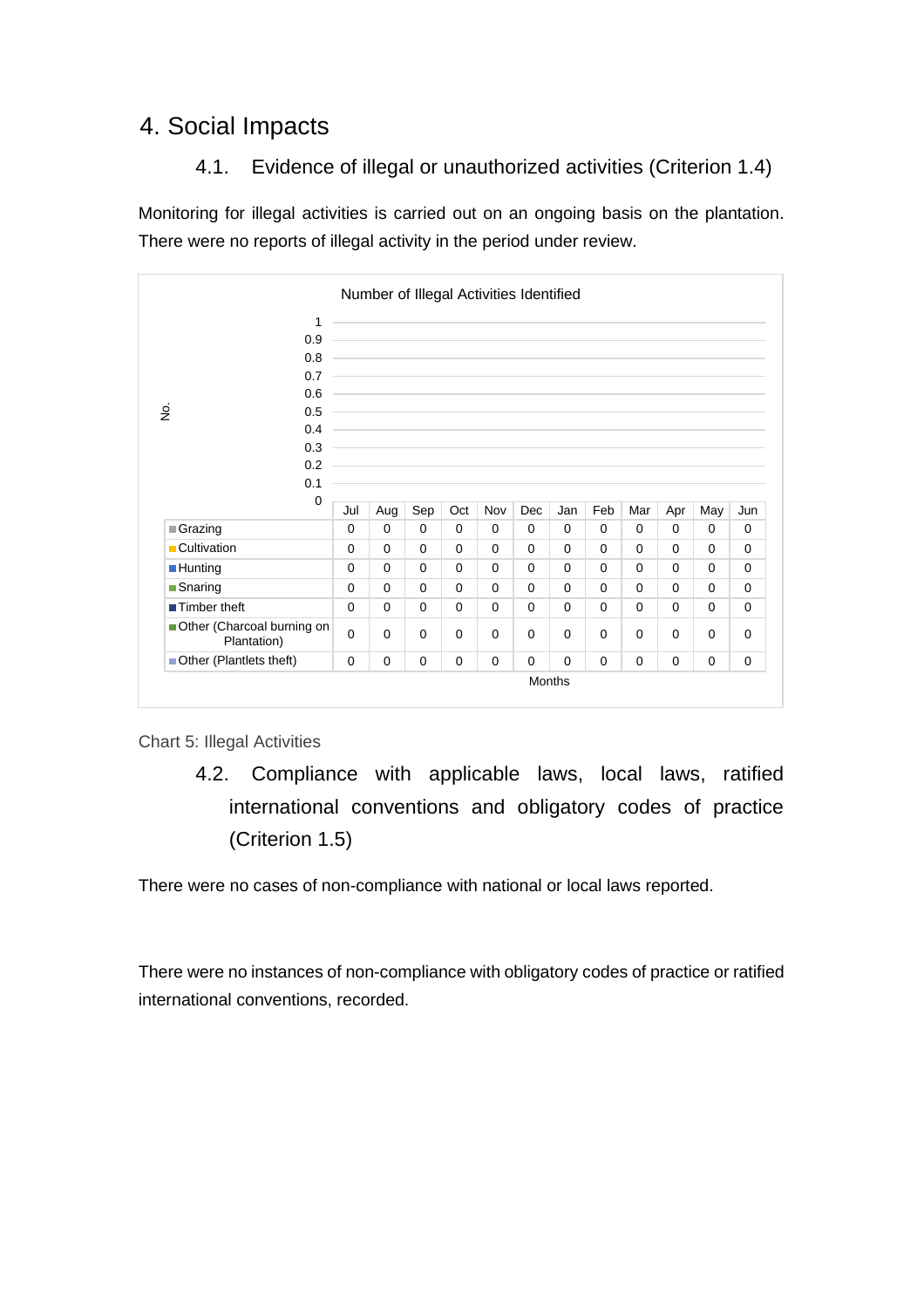# 4.3. Resolution of disputes and grievances (Criterion 1.6, Criterion 2.6, Criterion 4.6)



*Chart 6: Complaints*

Jul Aug Sep Oct Nov Dec Jan Feb Mar Apr May Jun Closed 0 0 0 0 0 0 0 0 0 0 0 0 Opened 0 0 0 0 0 0 0 0 0 0 0 0 0 0.1 0.2 0.3 0.4 0.5 0.6 0.7 0.8 0.9 1  $\dot{9}$ Months **Grievances** 

No complaints from stakeholders were raised in the period under review.

*Chart 7: Grievances*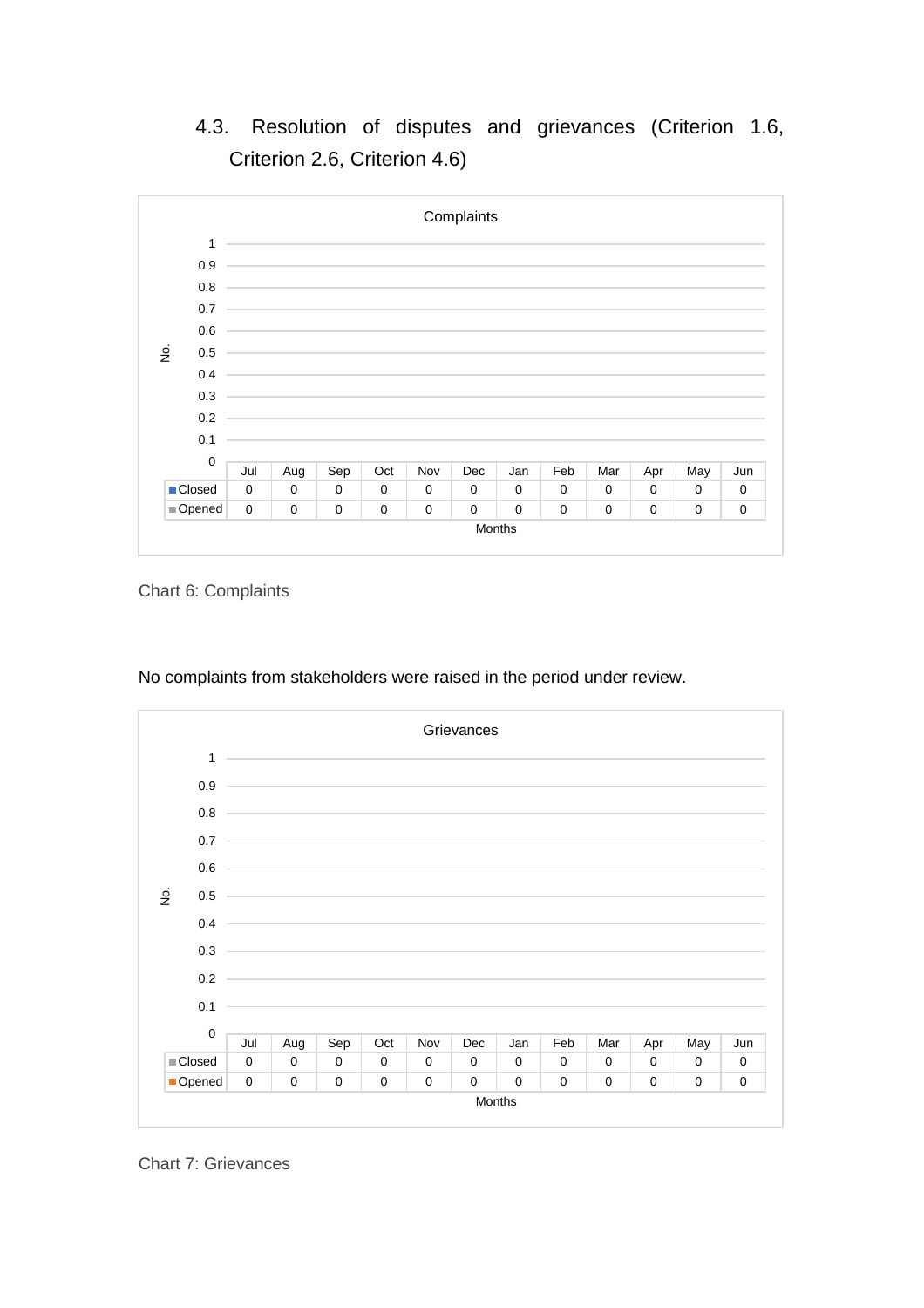No formal grievances were raised by employees. However, issues that were brought to the attention of management were attended to.

4.4. Programs and activities regarding workers' rights (Criterion 2.1)

All workers' rights with regards to the employment and labour relations act are implemented in line with the current human resources best practice. All of the ILO Core Conventions are complied with.

4.5. Gender equality, Sexual harassment and gender discrimination (Criterion 2.2)

Where we have had cases, these have been dealt with expeditiously and in accordance with our procedures and systems. We also encourage the enforcement of gender equality throughout our operations. We have also embraced diversity and inclusion of both genders in recruitment and management forums.

4.6. Programs and activities regarding occupational health and safety (Criterion 2.3)



*Chart 7: Safety statistics*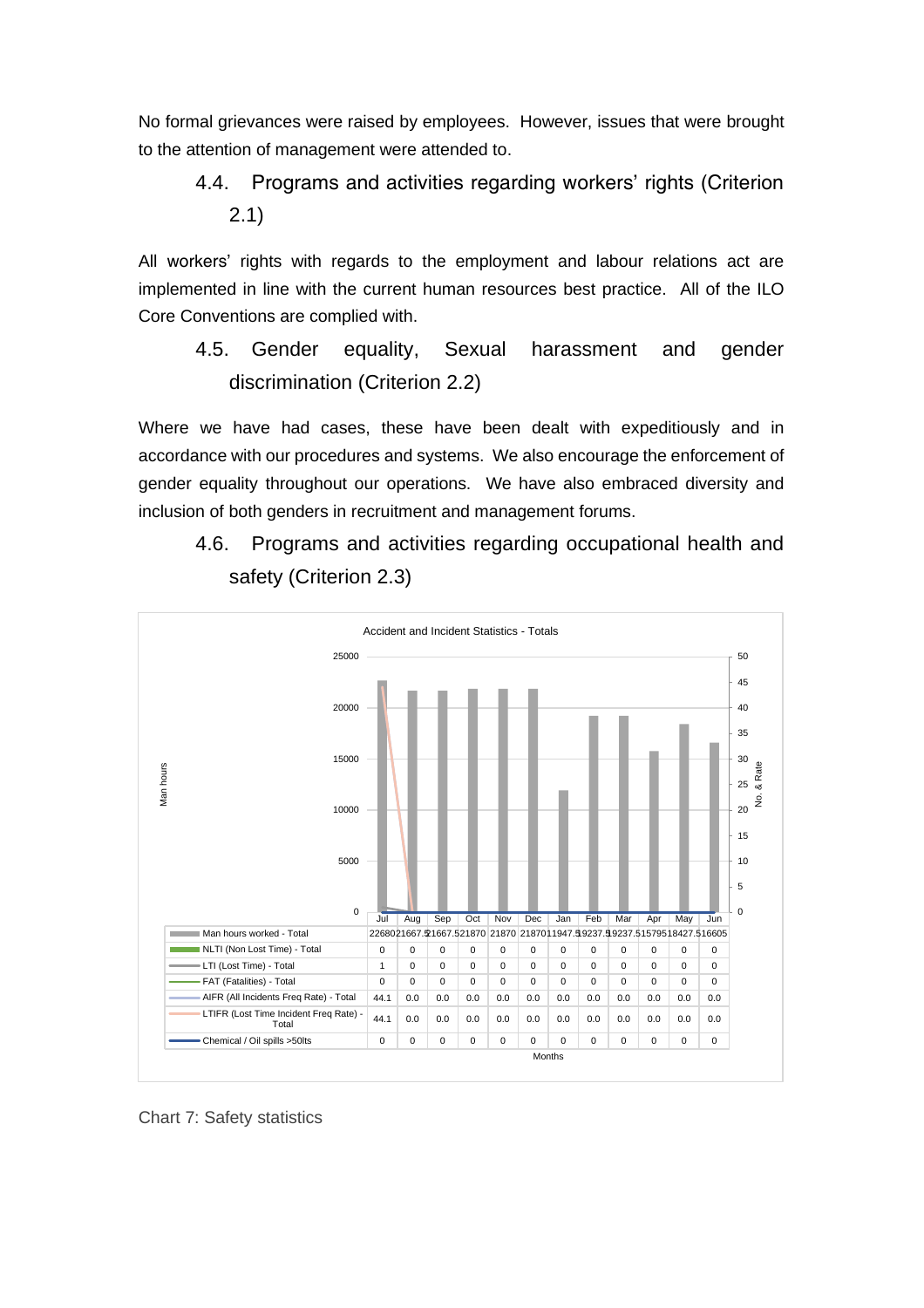Company policies, systems and procedures meet International Labour Organisation (ILO) requirements. No fatalities were reported. 1 lost time injury was recorded, a reduction of one from the previous year. There were no non-lost time injuries reported in this period, a reduction of two from last year. 59 near misses were reported, an increase from 13 the previous year.

#### 4.7. Payment of wages (Criterion 2.4)

All wages and salaries are paid in full and on time.

#### 4.8. Worker Training (Criterion 2.5)

Training needs were identified, and a training plan drawn up. There has been reasonable implementation of the plan, with a plan to carry out any remaining training from the previous year.

4.10. Where pesticides are used, the health of workers exposed to pesticides (Criterion 2.5 and Criterion 10.7)

Glyphosate is the only pesticide used currently. Instances of adverse effects on workers' health are yet to be recorded, as has been the case for the last two years.

4.11. The identification of Indigenous Peoples and local communities and their legal and customary rights (Criterion 3.1 and Criterion 4.1)

There are no indigenous peoples in the areas where we operate.

There has been no change in the identification of local communities and the identification of their legal and customary rights as there are no new communities, and there has been no change in the existing communities.

4.12. Full implementation of the terms in binding agreements (Criterion 3.2 and Criterion 4.2)

All of the terms in binding agreements were fully implemented for the period under review.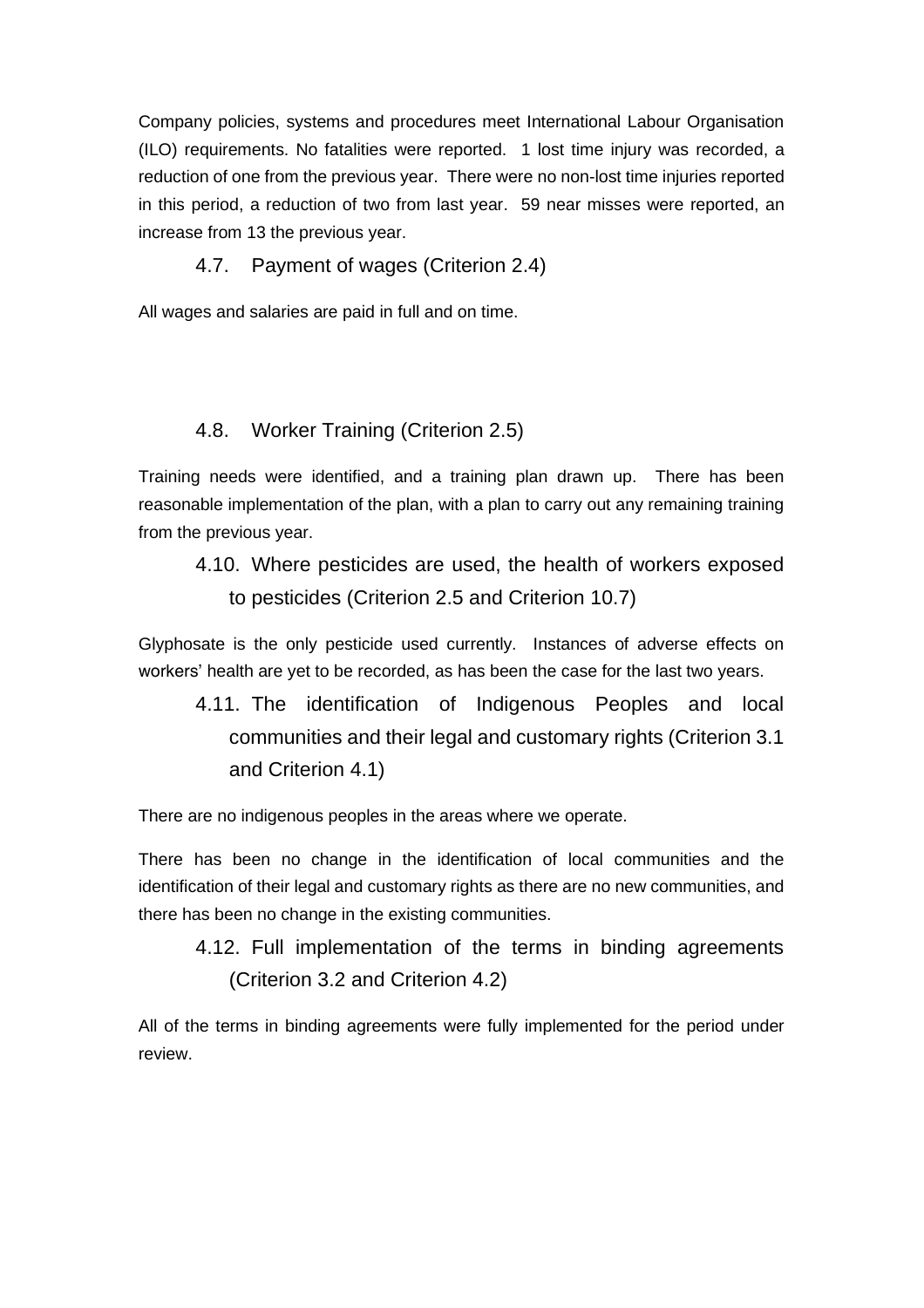## 4.13. Indigenous Peoples and community relations (Criterion 3.2, Criterion 3.3 and Criterion 4.2)

Where appropriate, local communities are consulted on management activities that affect their rights, though none were recorded in the period under review. Local communities are aware of the existing mechanisms for commenting on and requesting changes to management activities to the extent necessary to protect their rights.

4.14. Protection of sites of special cultural, ecological, economic, religious or spiritual significance to Indigenous Peoples and local communities (Criterion 3.5 and Criterion 4.7)

There are 9 graves on Lukosi. The families that they belong to have been consulted and their wishes in terms of their management are respected.

4.15. The use of traditional knowledge and intellectual property (Criterion 3.6 and Criterion 4.8)

The company does not use traditional knowledge in operations.

4.16. Local economic and social development (Criterion 4.2, Criterion 4.3, Criterion 4.4, Criterion 4.5)

The company has embarked on a program called Forests for Prosperity, where the company pays community associations for risk mitigation activities. There are established agreements for this with different communities, with performance assessed periodically. This puts the community association firmly in control of how they utilise the funds they earn.

A Village Savings and Loan Association was formed with the assistance of the company and benefits its' members. A Tree Growers Association was formed and trained and engage in different activities such as composting. Apiculture is another activity that has been supported by the company.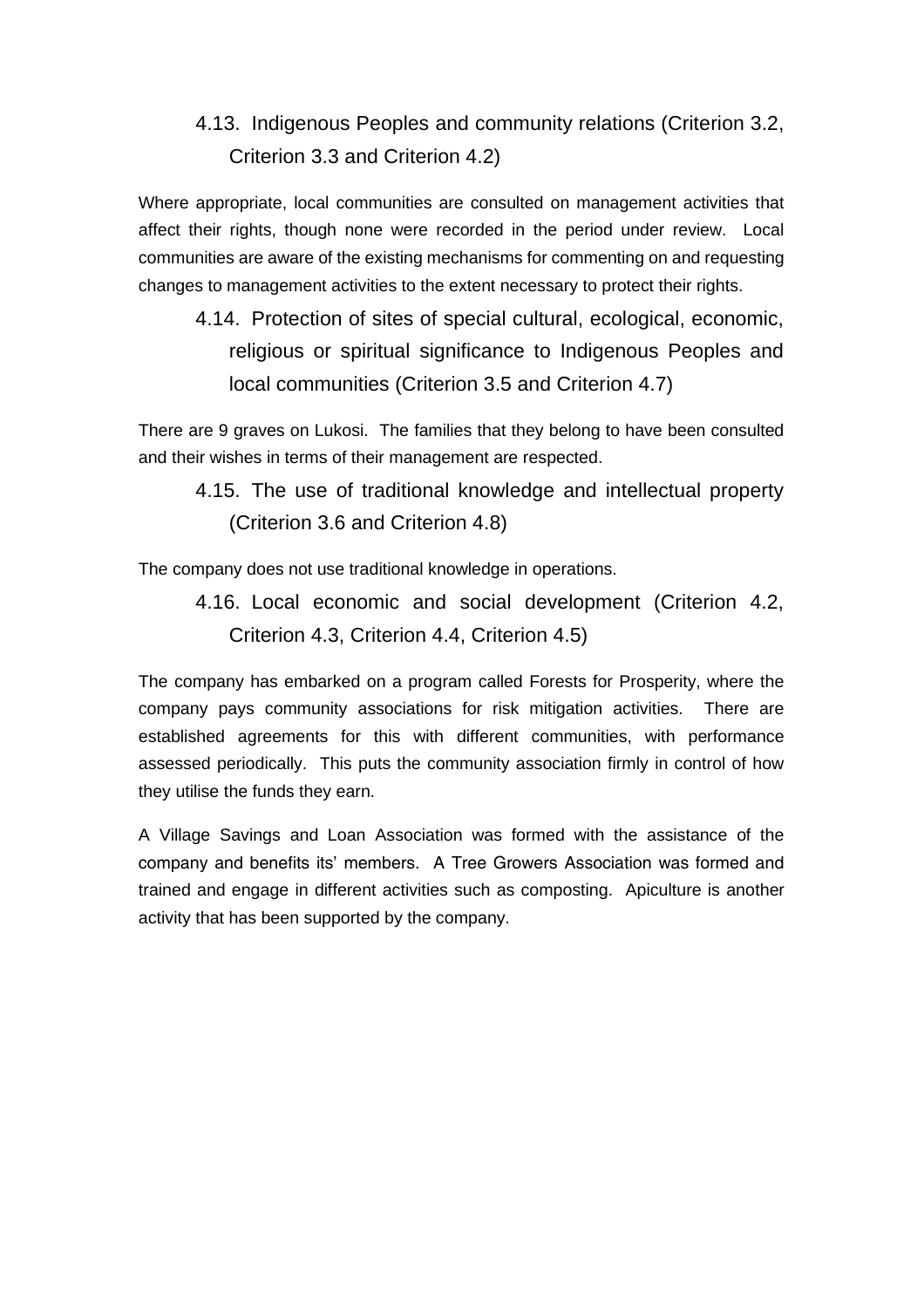



4.17. The production of diversified benefits and / or products (Criterion 5.1)

The plantation has produced and sold 5000 poles to the company's pole plant in Iringa. The only thinning to date has been first thinning to waste.

4.18. The maintenance and/or enhancement of ecosystem services (Criterion 5.1)

Ecosystem services are not effectively implemented in the country for the time being.

4.19. Activities to maintain or enhance ecosystem services (Criterion 5.1)

Ecosystem services are not effectively implemented in the country for the time being.

4.20. Actual compared to projected annual harvests of timber and non-timber forest products (Criterion 5.2)

Harvesting of timber has commenced, with actual yield exceeding projected yield.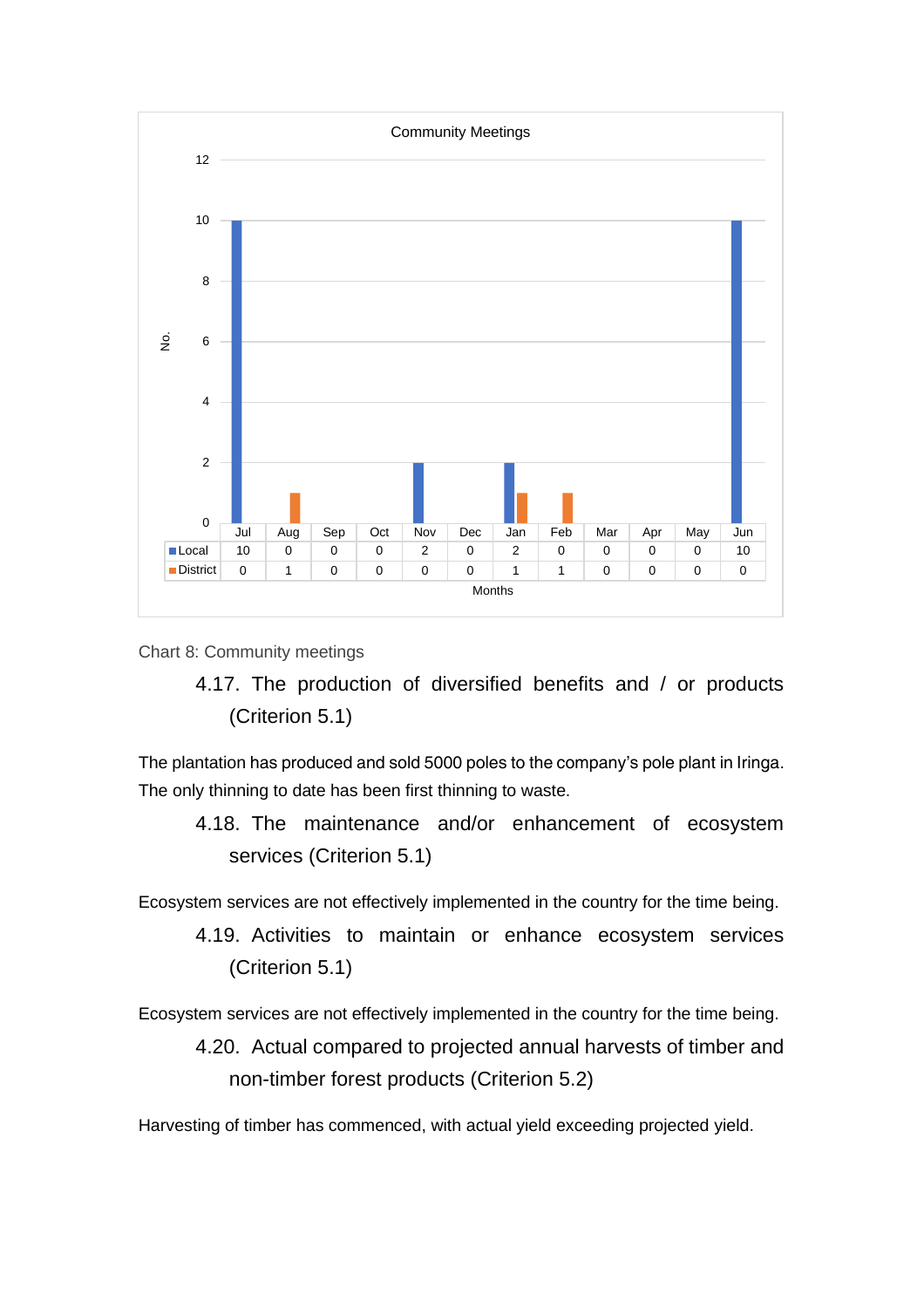## 4.21. The use of local processing, local services and local valueadded manufacturing (Criterion 5.4)

Where possible, local service providers are used to supply services.

4.22. Long term economic viability (Criterion 5.5)

The company has long term plans that cover the next 25 years. In terms of the harvesting plan, the objective is to increase harvesting towards a maximum harvesting volume based on the sustainable total allowable cut. The volume forecasts over the next 25 years are aligned with the financial model.

Harvesting of *Eucalyptus* compartments has begun this year and Pine harvesting shall begin in 2027-2028, with only Pine thinning volumes being harvested in the meantime. The realised sustainable cut approaches  $300~000m<sup>3</sup>$  in the long term and a clearfell area of about 800ha. Harvesting will scale up rapidly in the next 10 years to meet the growing availability of timber.

4.23. High Conservation Values 5 and 6 identified in Criterion 9.1

There are currently no high conservation values on the forest management unit.

### 5. Changes in Environmental Conditions

5.1. The maintenance and/or enhancement of ecosystem services (Criterion 5.2) (when The Organization makes FSC<sup>™</sup> promotional claims regarding the provision of ecosystem services, or receives payment for the provision of ecosystem services)

Ecosystem services are not effectively implemented in the country for the time being.

5.2. Environmental values and ecosystem functions including carbon sequestration and storage (Criterion 6.1); including the effectiveness of actions identified and implemented to prevent, mitigate and repair negative impacts to environmental values (Criterion 6.3)

For environmental values, a review of the biological diversity study carried out in 2014 is scheduled for 2024.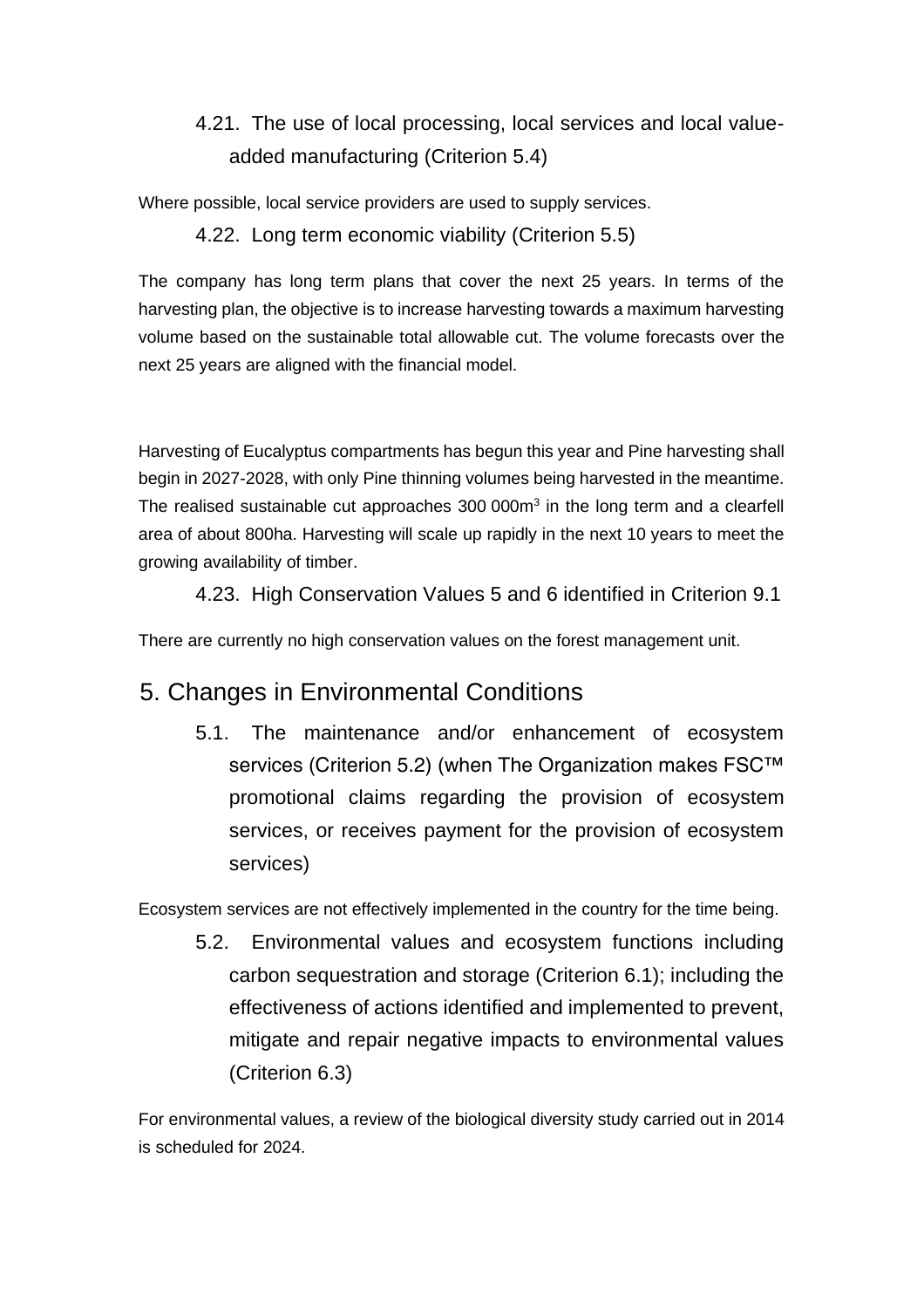5.3. Rare and threatened species, and the effectiveness of actions implemented to protect them and their habitats (Criterion 6.4)

The conservation areas that were set aside still have the observed threatened species, *Dissotis arborescens*. A full review will be carried out in 2024.

5.4. Representative sample areas and the effectiveness of actions implemented to conserve and/or restore them (Criterion 6.5)

The regeneration of representative areas has been encouraging, some areas have required burning, at a suitably low intensity that achieves the desired objective of removing material that may hinder operations without inflicting undesired environmental damage, to maintain the vegetation.

5.5. Naturally occurring native species and biological diversity and the effectiveness of actions implemented to conserve and/or restore them (Criterion 6.6)

A full review will be conducted on this in 2024.

5.6. Water courses, water bodies, water quantity and water quality and the effectiveness of actions implemented to conserve and/or restore them (Criterion 6.7)



*Chart 9: Lukosi River quantity monitoring*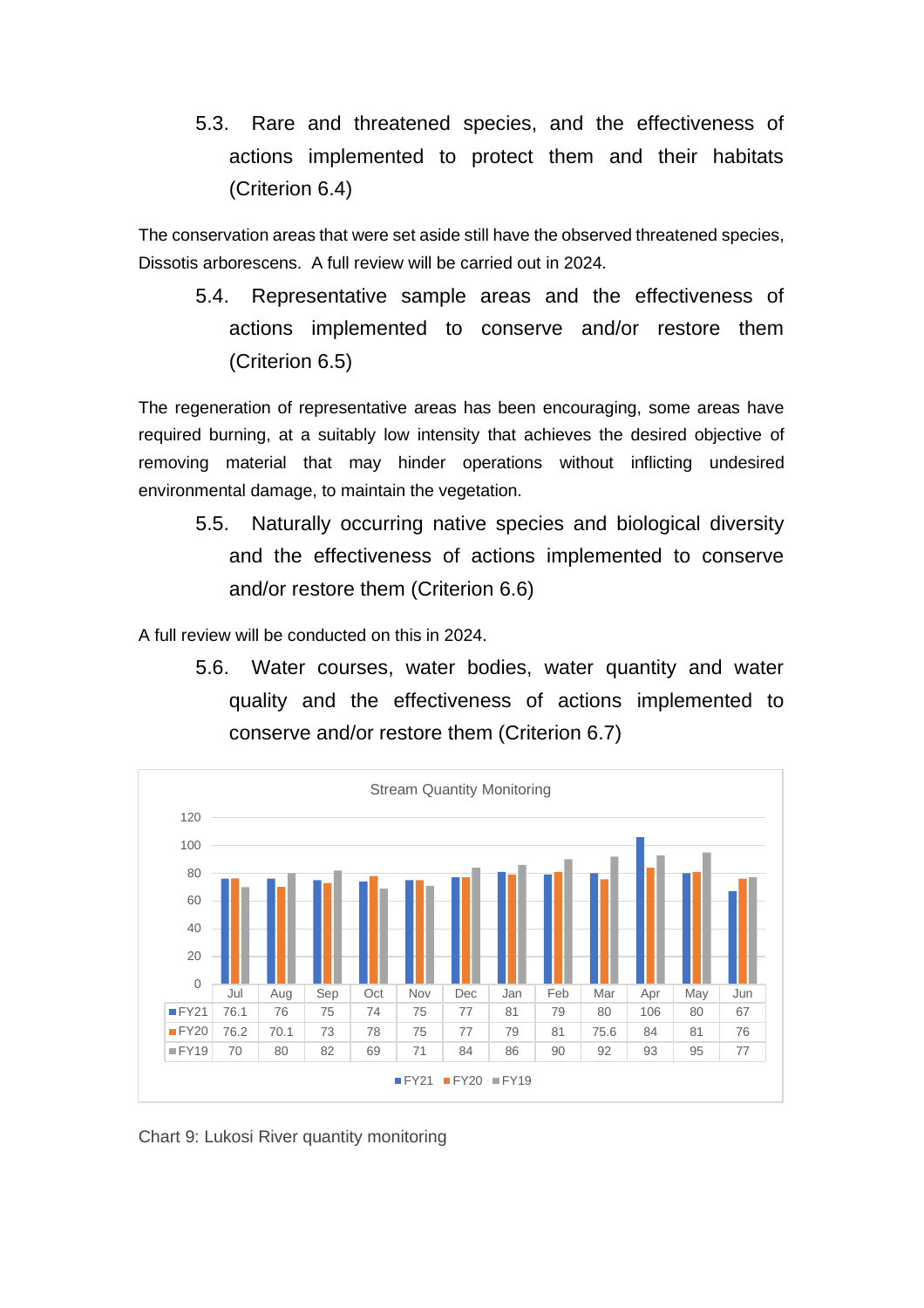The data in the chart above indicates that this perennial river has a fairly consistent flow, though it is influenced by the rainy season as shown by the change during the peak of the wet season.



*Chart 10: Lukosi River sediment monitoring*

This chart is the first three years of monitoring, data over years will be used to draw more meaningful conclusions.

5.7. Landscape values and the effectiveness of actions implemented to maintain and/or restore them (Criterion 6.8)

Lukosi Plantation is close to the Udzungwa range, that has importance for biological diversity at a national scale. Thus corridors have been left unplanted to maintain connectivity with the surrounding landscape, as well as riverine areas that are representative of local ecosystems.

5.8. Conversion of natural forest to plantations or conversion to non-forest (Criterion 6.9);

There has been no conversion in the period under review.